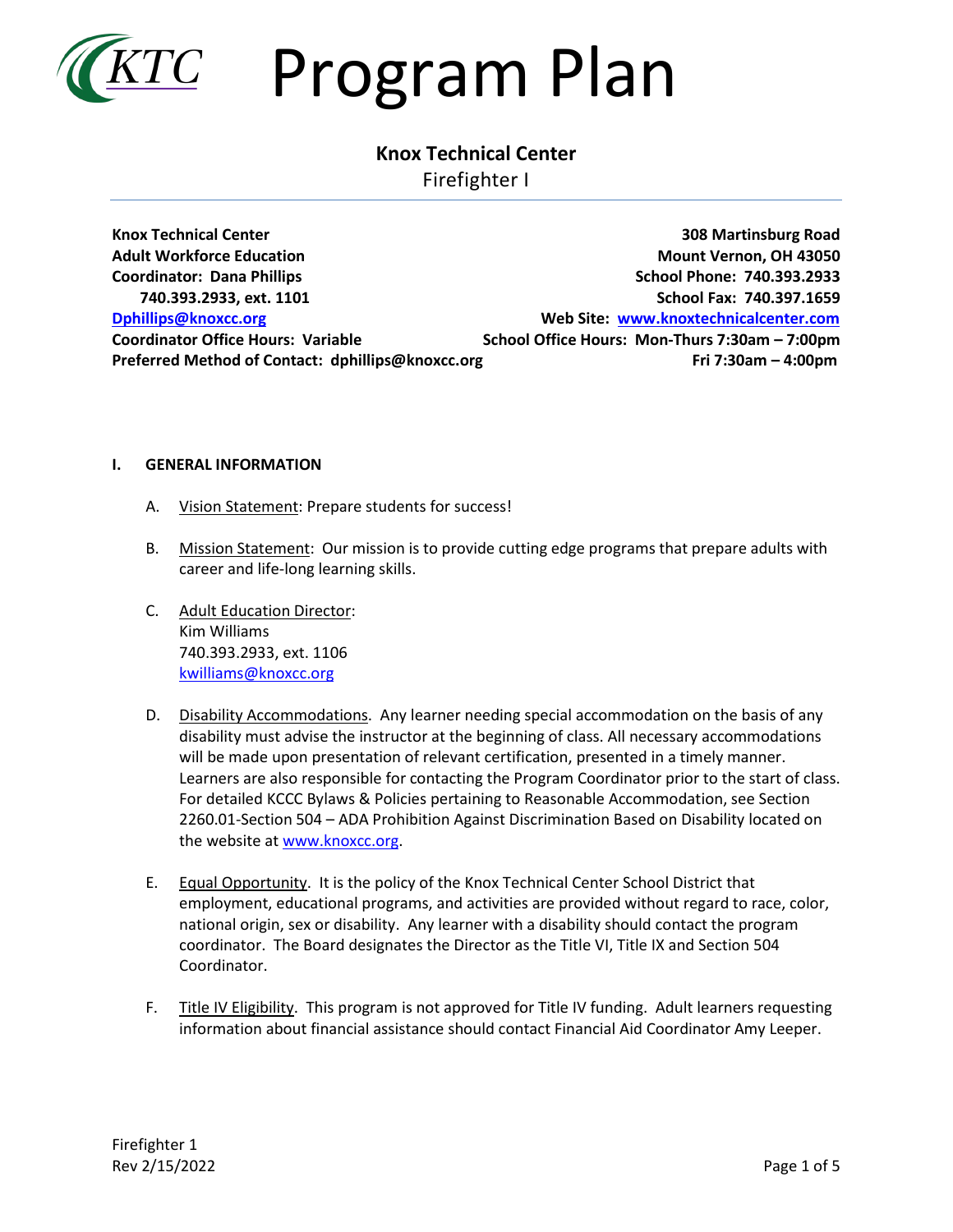#### **II. RATIONALE FOR PROGRAM**

- The Firefighter I is the first step toward becoming a professional firefighter
- It is recognized by the National Fire Protection Agency
- As of 03-14-2021, 159,247 jobs relating to Firefighting within 100 miles of KTC were posted on the Ohio Means Jobs website [\(www.ohiomeansjobs.com\)](http://www.ohiomeansjobs.com/).
- According to O-NET, projected growth in the Firefighting field through 2029 is 20,300. [\(www.careerinfonet.org\)](http://www.careerinfonet.org/).
- Certification rates over 95% passage

#### **III. PROGRAM DESCRIPTION**

As a Firefighter I you will be rewarded with knowing you have made a difference. From an ill person to a motor vehicle accident to a family's possession you have saved by putting out a fire, the rewards are numerous.

This program will take the first step in your firefighter training. The learner will begin to explore what it takes to understand fire, how to extinguish the fire and saving lives and property. The learner will engage in interior firefighting tactics and learn the tools of the trade from forcible entry to ventilation of a burning structure. It will reinforce safety on and off the fire ground. It will also incorporate defensive driving techniques.

The program content matches requirements as established by the State of Ohio, Department of Public Safety, Division of EMS, and the Ohio Administrative and Revised Codes, along with the objectives set forth by the National Fire Protection Agency (NFPA)

#### **IV. PROGRAM GOALS**

- Certified through the State of Ohio as a Firefighter I.
- Nationally recognized level through National Fire Protection Agency
- Become familiar with the 16 Life Safety Initiatives from the National Fallen Firefighters Foundation
- Emergency Vehicle Operations

#### **V. PROGRAM OUTCOMES**

After the completion of the < > Program**,** a learner will be able to:

- Perform activities necessary to ensure life safety, situational control and property conservation
- Use a self-contained breathing apparatus (SCBA)
- Recognize conditions that require SCBA use
- Control breathing and enact emergency procedures in case of SCBA failure
- Don personal protective clothing within 1 minute
- Doff personal protective clothing and prepare for reuse
- Hoist tools and equipment using ropes
- Identify different ropes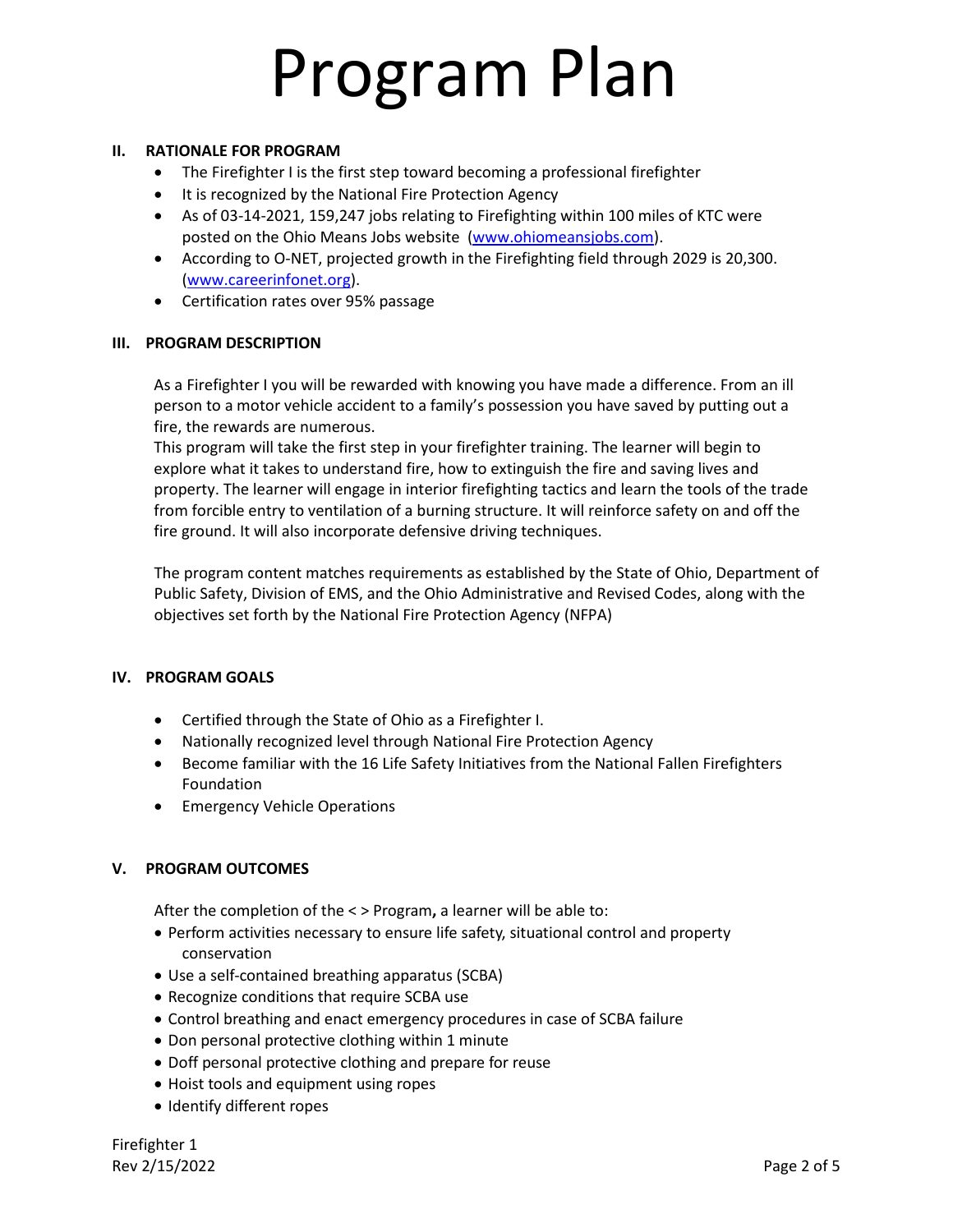- Tie appropriate knots based upon the use
- Locate information in departmental documents and standard or code materials
- Emergency medical care in the following areas: infection control, CPR, bleeding control, and shock management.
- Meet the competencies for Ohio Hazmat & WMD Operation for the First Responder
- Operate fire department communications equipment, relay and record information
- Operate radio equipment and discriminate between routine and emergency traffic
- Identify the organizational structure of the fire department
- Know the role of the Firefighter I in the organization
- Know and understand the mission of the fire service
- Identify the importance of physical fitness and a healthy lifestyle to the firefighter
- Recognize and use provided safety equipment while mounting and dismounting apparatus
- Identify components of ladders
- Work as a team and solo raising, climbing, lowering ladders
- Attack fires from multiple sources with the proper extinguishing agent and equipment
- Conduct a search of a structure, remove victims, as a member of a team
- Identify and use the appropriate tool for the task assigned
- Work in low visibility, and confined spaces
- Understand the mechanics of ventilating a fire building and able to perform that ventilation
- Determine when ventilation is required
- Overhaul a fire to preserve evidence, discover hidden fires and minimize additional damage
- Conserve property given appropriate tools and equipment as a member of a team
- Connect to a water supply, either municipal or rural
- Understand mobile water supplies, and deploy portable water tanks
- Distinguish the types of fires and appropriate extinguishing agents
- Identify and use portable fire extinguishers
- Illuminate a fire scene
- Turn off utilities to a building
- Attack a outside fire including wild land fires
- Clean and maintain (including testing) all equipment to insure readiness when needed
- Operate fire department apparatus safely
- Clean and maintain fire department apparatus to insure readiness
- Operate at a hazardous materials incident as a support member
- Educate and provide appropriate information to the public about fire safety and prevention

#### **VI. CREDENTIALS**

Certification is available through the State of Ohio, Department of Public Safety, Division of EMS. You must pass practical (hands-on) skills testing per National Fire Protection Agency (NFPA) 1001 and written (knowledge) testing to become certified.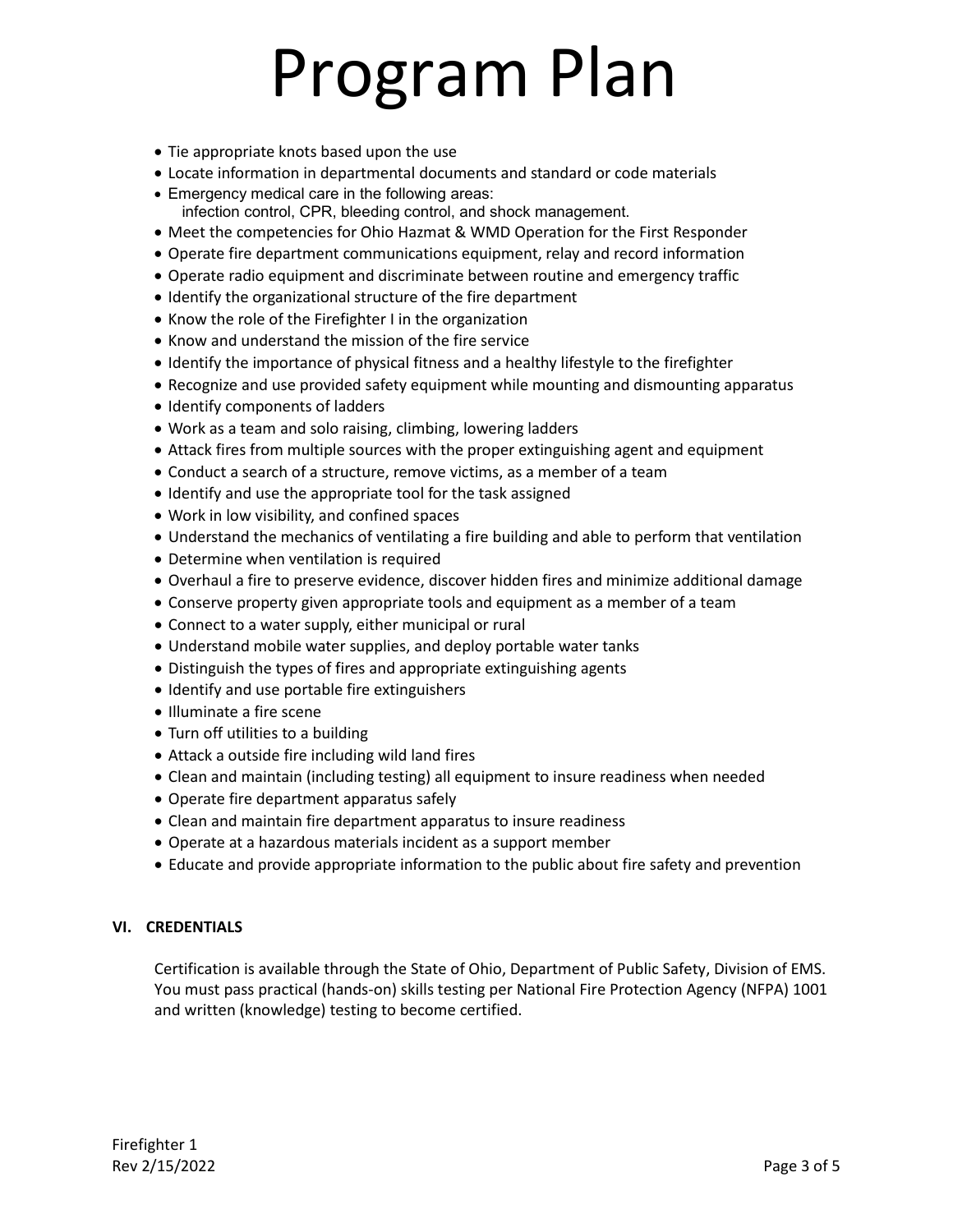#### **VII. TARGET POPULATION**

- Any person 18 years of age and older with high school diploma or GED
- Any person interested in firefighting
- Any person interested in giving back to their community
- Any person interested in Public Safety

#### **VIII. PROGRAM MODEL**

- A. 160 hours of instruction
	- A. Tuesdays and Thursdays 6:00pm 10:00pm, Saturdays 8:00am 4:00pm
	- B. Hands-on Tuesdays and Thursdays 6:00pm 10:00pm, Saturdays 8:00am 4:00pm
- B. See Addendum B for Curriculum Map

#### IX. **ASSESSMENT STRATEGIES**

- A. Preassessment Skills Review
	- Workkeys
- B. Throughout Program
	- Module testing
	- Quizzes
	- Skills check-off
- C. Graduation
	- Maintain 80% or higher on all module tests
	- Maintain 90% attendance
	- Successfully complete all course work
	- Successfully complete all skills check-offs per NFPA 1001
	- Successfully pass the school final with a 80% or higher

#### **X. EVALUATION PLAN TO DETERMINE PROGRAM EFFECTIVENESS**

- Survey of graduates into < >industry within six months of graduation to determine employment rate
- Learner evaluation of instructors at the end of the program
- Learner evaluation of course at the end of the program
- Meetings with Advisory Committee at least twice a year
- Meetings with Faculty on a semiannual basis